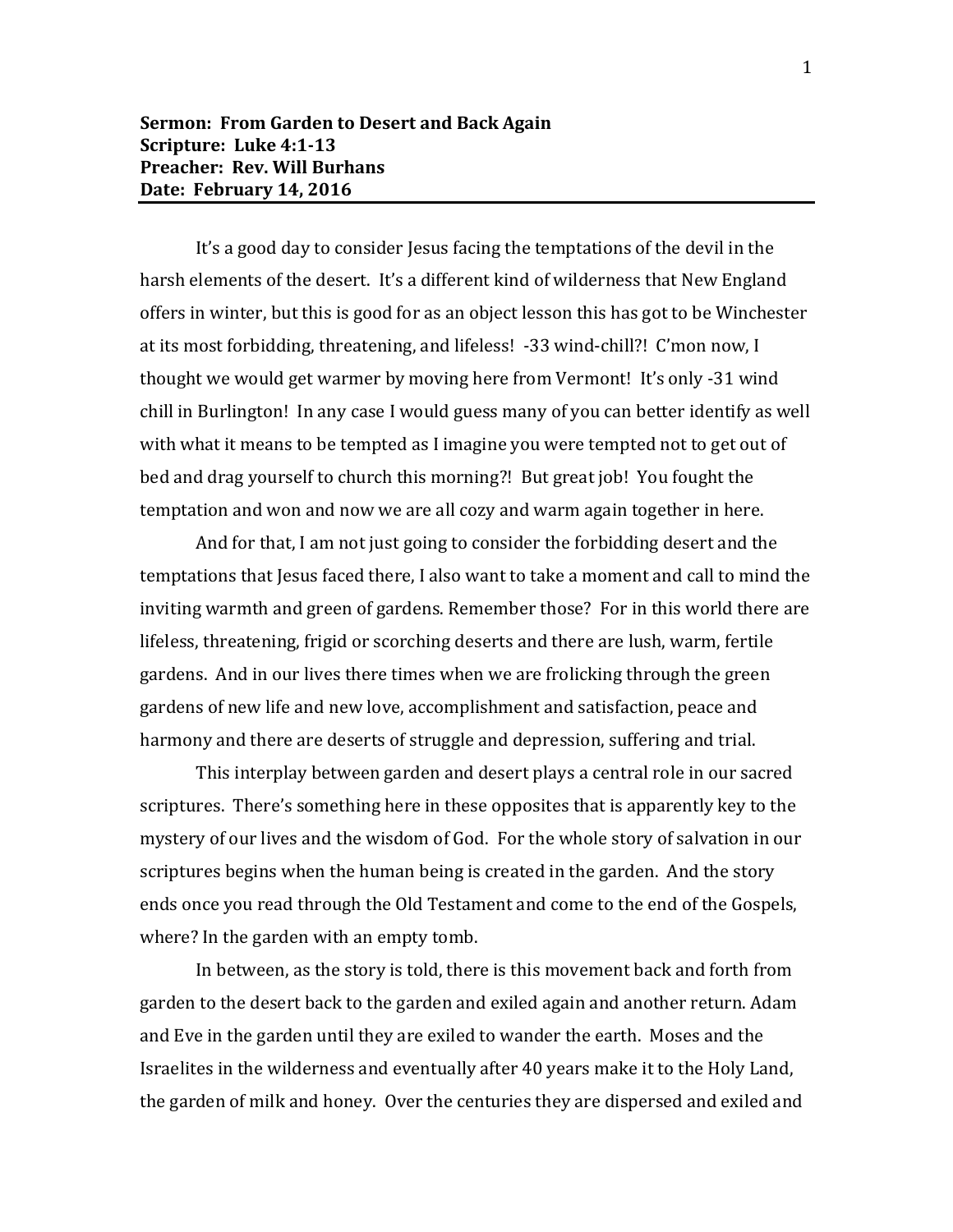return again. Jesus is born in the Holy Land but immediately he and his parents become refugees, exiled into desert lands of Egypt. He returns, grows and is baptized along the fertile banks of the Jordon and immediately driven out into the desert for 40 days and nights. And then night before his trial, his suffering and death on a cross, do you remember where he go to pray? He goes to a garden, the Garden of Gethsemane where with an *internal* anguish of the desert he prays to God to take the cup from him. He's taken by force out of that garden and driven to the desert hilltop of Golgotha where he is crucified and dies until his body is returned to the garden. And it's there the empty tomb is found and on Easter morning the new shoots of life begin to form.

That is the shape and form of the Christian story of salvation - this movement between garden and desert, home and exile, departure and return. It is also the story of our own personal journeys and the story of the turning epochs of world history. The promise of our faith is that it's all derived from the garden and returning to the garden eventually. But you might notice within these stories of garden and desert and back again there is also this recurring theme of temptation.

In the garden of Eden, the temptation comes in the form of being tempted to eat from the fruit of the Tree of Good and Evil. In our scripture for this morning Jesus in the desert is tempted by the devil 3 times. And at the end of his earthly ministry, in the Garden of Gethsemane Jesus must pass his final temptation: he goes with his disciples and he tells them to stay there with him, to stay awake and pray so that they will not fall into temptation (stay here with me, remain here with me, watch and pray, watch and pray). And he goes a stones throw away, the scripture says, and kneels on the ground praying "father, take this cup away from me!"

Have you prayed that prayer before? Take this cup from me… or take it from my child or my loved one. Through Jesus we have permission to pray that prayer to God with all our hearts. It is the prayer of the soul in the barren lands of the wilderness when all remembrance of the green aromatic garden has been replaced by the gray ash of something that is but that we do not want to be so. The temptation is to somehow choose an easier path, one with less integrity or less fidelity or less love, anything to make the struggle easier, the pain less, but the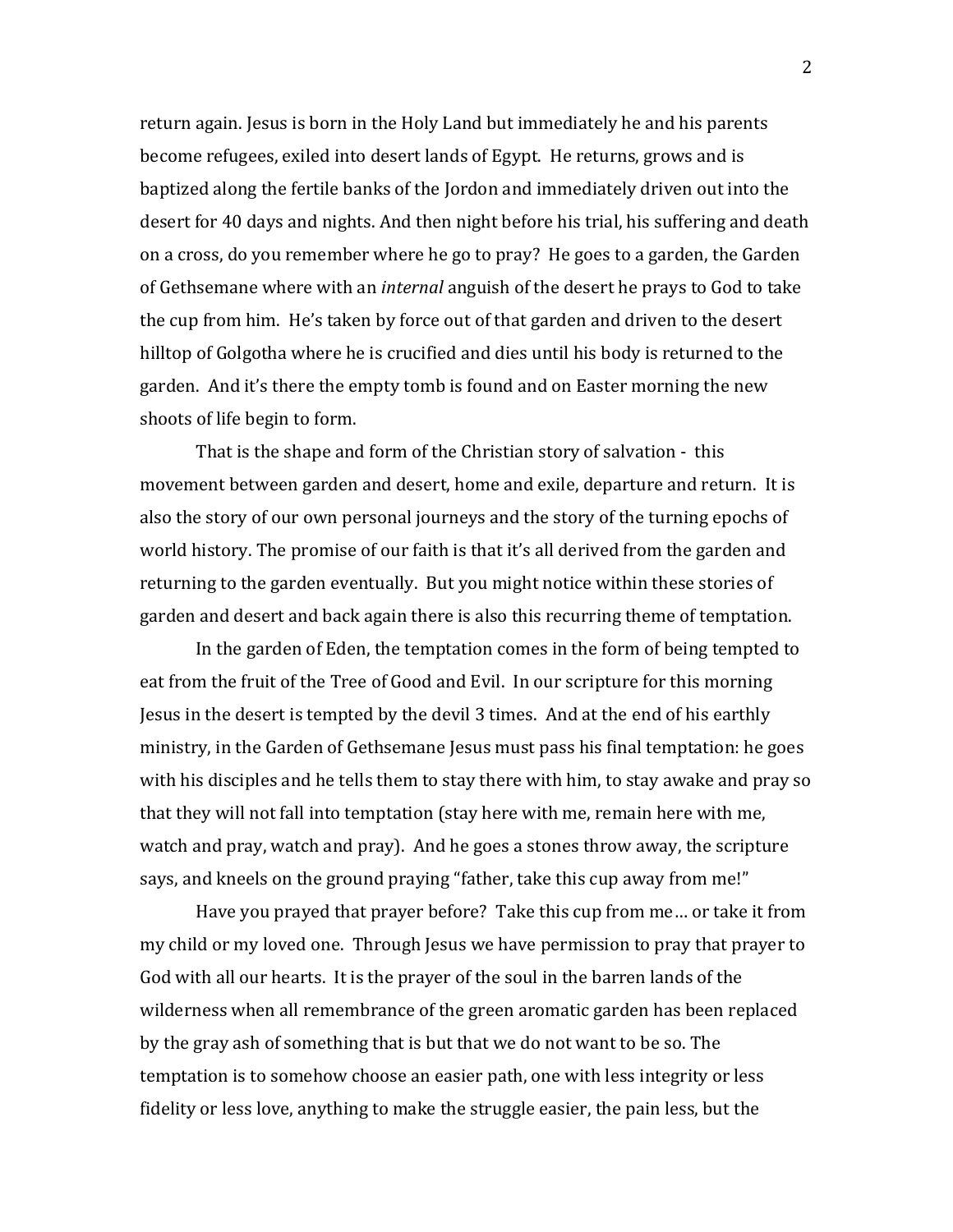invitation is to turn from our desires and finally say "not my will but yours, O God, be done." A final letting go of what I want to have happen and a trusting that the dead lifeless pit of this moment will somehow be planted by God in future's garden and from it will arise new life that we cannot now imagine.

The temptation is to rely on our own sense of things and to disbelieve that the providence, power, and love of God holds real sway in our lives and the life of the world. We resist the temptation by living with integrity, fidelity and love as best we know how, come what may, whatever the cost may be and trust the rest to God. The temptation is to curb and short-cut and bargain and fudge our way to a future that we can understand and imagine and believe in. But our future is not necessarily God's future and God's future will be more fitting for who we are and where we need to be. The temptation is not to trust it, to devour the fruit of the tree of knowledge and run with the limited knowledge we have… when usually our knowledge is short-sighted and limited and tends toward the self-serving while God's knowledge is – to state the obvious – bigger and broader and serves the whole that we cannot see. If we can only give over to God in trust…

Tracy and I spent the last 24 hours over at the Benedictine Monastery in CT where we first met. We gather occasionally with a lay community there at the Abbey that Tracy has been a part of since her teen years. One of the couples in that group has a good friend, Nelba Marquez-Green whose 6 year-old daughter was killed at Sandy Hook about 4 years ago. Talk about a desert. The garden of their lives was brutally converted into wasteland desert by a mentally ill Adam Lanza and his semi-automatic rifle one morning. How many times must her parents have prayed at the start of a new day for that cup to be taken away somehow, for it all to have been a nightmare from which they could awaken? But if you were to Google the Ana Grace Project, you would find there a remarkable thing, for what that mother has done is taken the gray ash of her desert and she has developed an organization that seeks to promote good in this world, to intervene in the lives of Adam Lanza-type children who are crying for help with mental illness or traumatic childhoods and they are connecting them with mental health professionals in schools and elsewhere